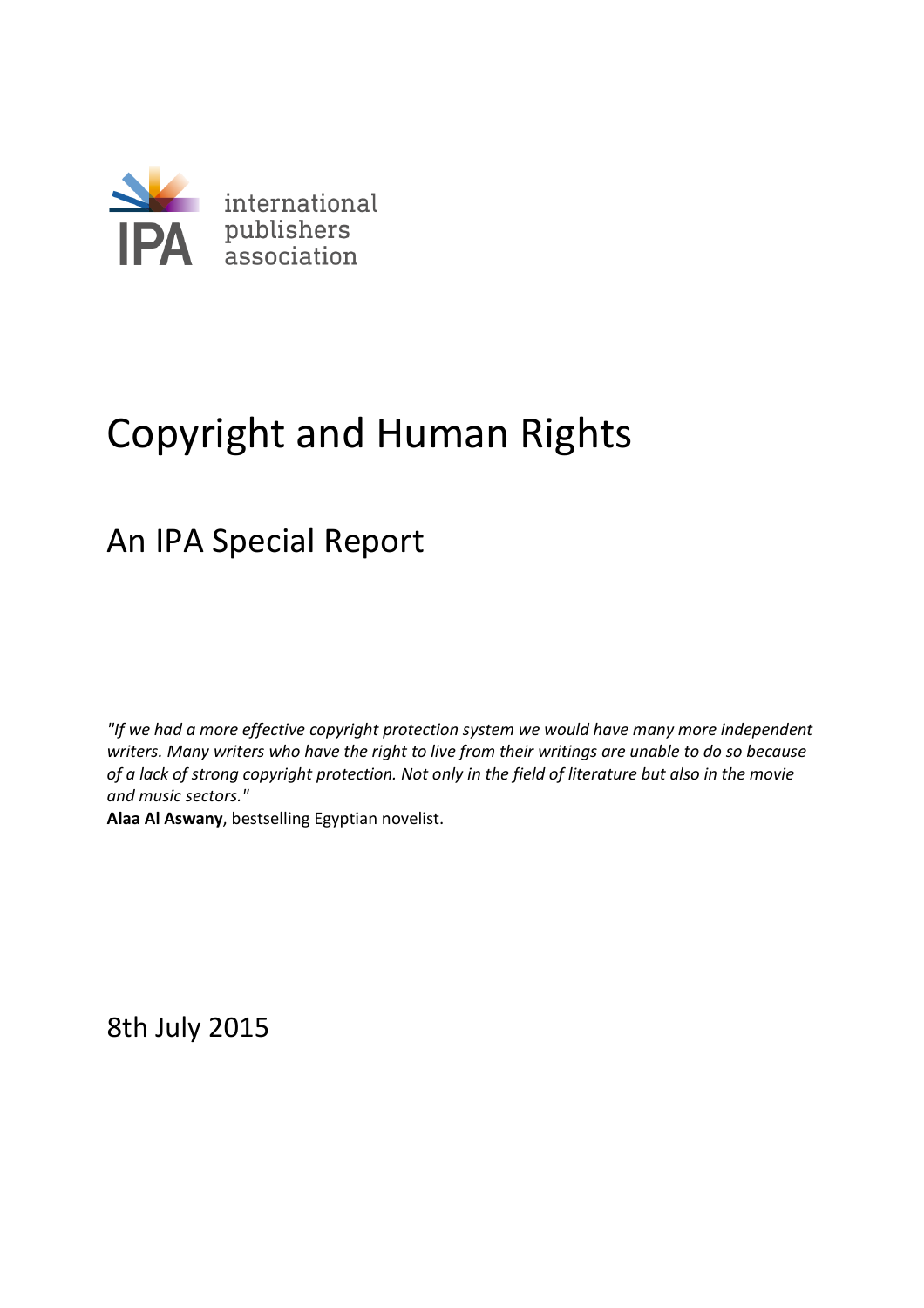## **I. Introduction: Copyright and Human Rights**

**Jens Bammel, Secretary General, International Publishers Association** 



Copyright protection is not per se a human right, but it is a tool which protects the human rights of authors and publishers. Copyright has two elements that relate to human rights: it has an element linked to someone's personal creativity and identity and it has an economic aspect. As an author's right, copyright is not expressly mentioned in international human rights treaties and conventions. Instead, international treaties and national constitutions allude to it by giving creators and

scientists the benefit of protection of "the moral and material interests resulting from any scientific, literary or artistic production of which he is the author." As a property right, copyright is a form of intellectual property (IP) and therefore enjoys protection as part of the human right to property. This is enshrined in Article 17 of the Universal Declaration of Human Rights.

Copyright law is a tool for resolving the conflict between human rights and policy obligations: on one hand, the objective to enable citizens to have access to culture and on the other, to ensure that scientists and authors (potentially the same individuals) are able to support their livelihood through their research findings and creative endeavours. The latter creates much of the culture the former wish to access.

Copyright impacts on freedom of expression, both of the author and of members of the public who wish to distribute the author's works as part of their own freedom of expression. Freedom of expression does not just mean the freedom to express a certain opinion. It includes the choice of medium, so that an author can choose, for example, whether he would like to distribute a work over open access licences on the Internet, or through a publisher via a publishing agreement. The latter will expressly detail the timing, format and territory of publication, a further expression of the author's freedom. Authors also have the right to stay silent, i.e. not to publish their works or to distribute them to a limited circle of persons or geographical regions.

The imposition of licensing terms of a publishing contract is a way in which the author exercises his freedom of expression. If a government or a third party were to distribute an author's copyright protected work outside of the limits of a licence, this would impact on the author's rights.

Throughout history, copyright has served as an incentive for human ingenuity by turning creativity into an industry. This creative industry has provided authors with advances that enabled them to invest their time into writing. For a typical international trade publisher one of the greatest investments are the advances paid to authors they plan to publish in the next two to three years. In turn the respective licensing agreements have given publishing houses the legal certainty to invest in unknown

#### **Article 27**

- Everyone has the right freely to participate in the cultural life of the community, to enjoy the arts and to share in scientific advancement and its benefits.
- Everyone has the right to the protection of the moral and material interests resulting from any scientific, literary or artistic production of which he is the author.

**The Universal Declaration of Human Rights (1948)**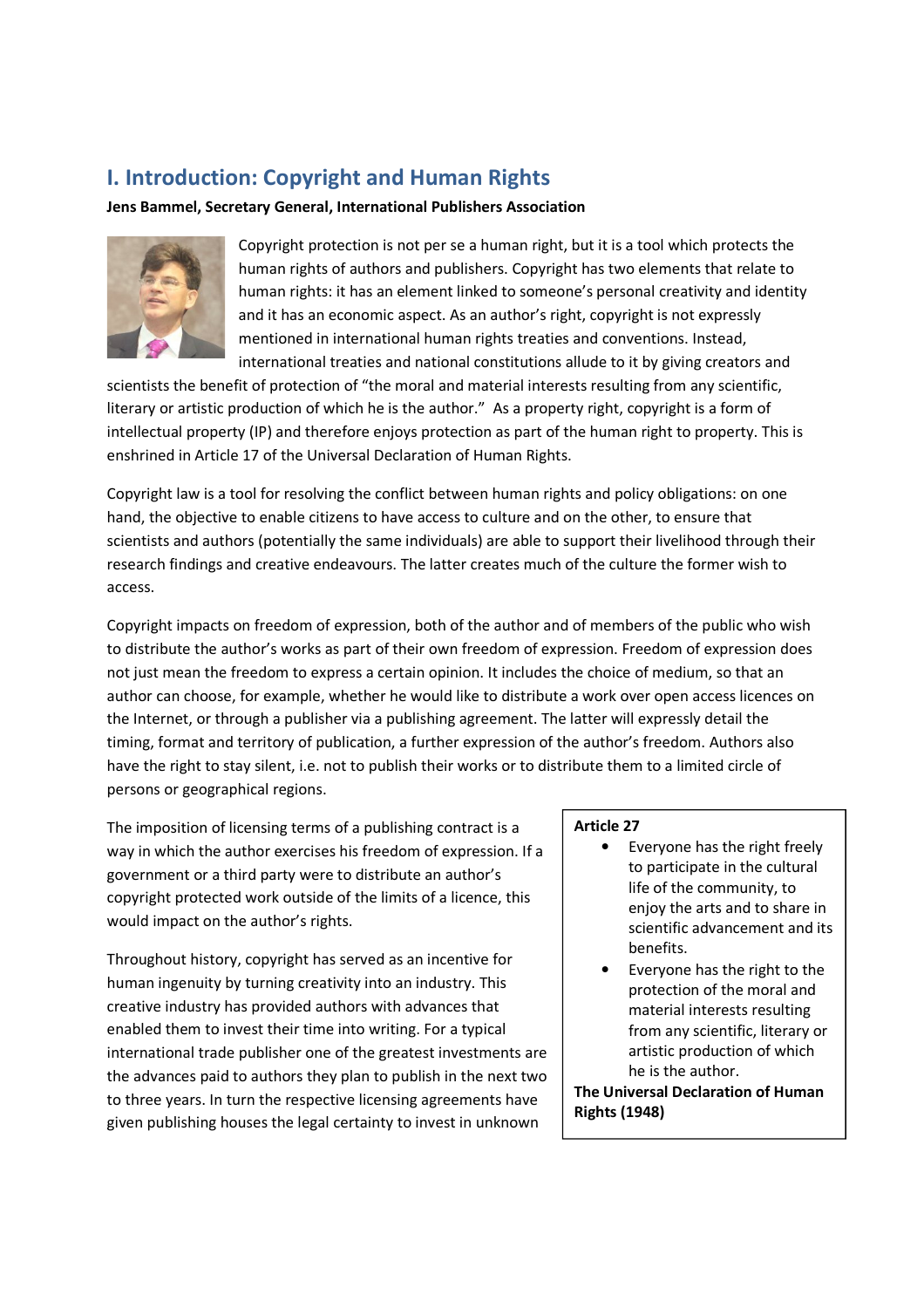authors and unpublished works. It is an important part of the knowledge economy and of the modern service and knowledge based economy as a whole.

This report reveals how the relatively poor state of creative industries in developing countries, compared to industrialised nations, is directly linked to the absence of copyright.

It is a tragedy that few, if any, African writers can live from the royalties their books earn in their home countries. Piracy means that local taste in literature cannot easily express itself in the form of royalty payments. Their livelihoods depend on their success in developed countries. This in turn distorts African literature. Whereas the reality of the African experience is now urban, the Western taste for lions-andsavannah influence which author is successful.

Many great authors in developing countries must continue to earn their living elsewhere while writing in their spare time, at least until international success ensures royalty income from abroad.

Governments must incentivise and protect authors on the one hand, and ensure access to the general public, including those who cannot buy. In publishing, the interplay between markets and public service expresses itself largely in copyright protection and the support for public libraries. This balance needs to be redressed in the digital environment, where the different licensing and lending models are yet to mature. In the digital environment, publishers' business models include those that allow free access, and e-lending, i.e. temporary access, can equally be provided by publishers.

#### **"Information wants to be free"**

Some voices say, that now that is it possible to publish on the Internet without the necessity to go through the traditional publishing route, the purpose of copyright protection is no longer given. American writer Stewart Brand famously said: "Information wants to be free. " the full quote reads: "On the one hand information wants to be expensive, because it's so valuable. The right information in the right place just changes your life. On the other hand, information wants to be free, because the cost of getting it out is getting lower and lower all the time. So you have these two fighting against each other."

This quote points to publishers' added value in the Internet economy: publishers connect authors with audiences; they are the bridge between authors, their content and readers. Even where torrents or pirate networks provide the actual copy, the creation and curation of the content remains a value that author and publisher add.

Copyright is a policy instrument that protects the human rights of authors and publishers, in particular their freedom of expression. It must be balanced with the human rights of others. This has always been done through use of limitations to copyright within copyright law, or through supplementary policies in other areas that broaden access to copyright protected works.

The IPA published this special report to explore the tensions on the creative economy, and on wider society, whenever copyright is vulnerable. We hope you find it useful.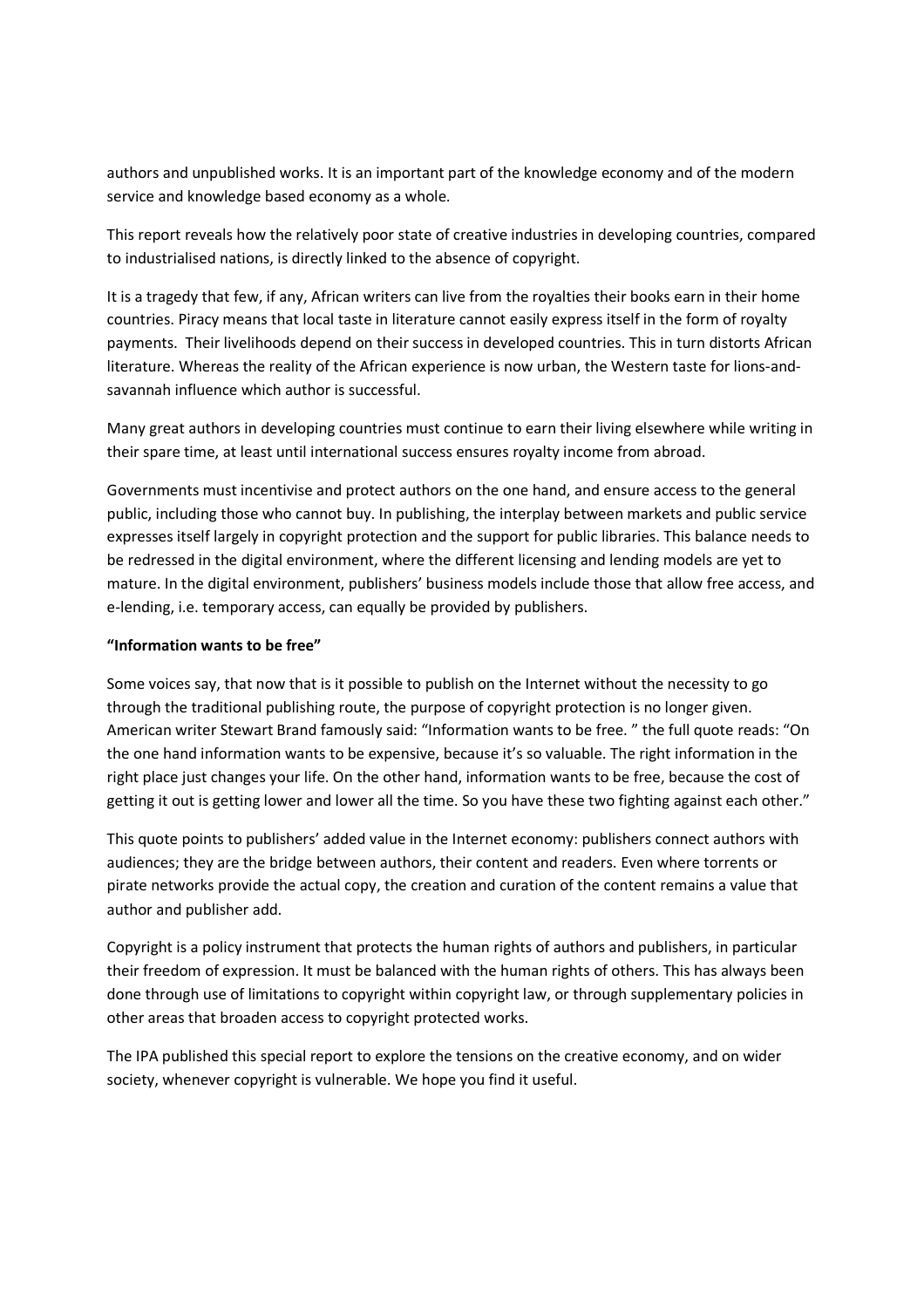## **II. Copyright and Human Rights; the Author's Perspective**

**Alaa Al Aswany** is the Arab world's bestselling novelist. His debut work *The Yacoubian Building*, a critique of life in Cairo during the dictatorship of Hosni Mubarak, has sold over a million copies worldwide. He was a key participant in the 2011 Egyptian uprising which led to the end of the Mubarak regime.

**IPA:** You believe that copyright and human rights go hand in hand. Why is that?



**Alaa Al Aswany:** Copyright struggles in countries where you don't have democracy. In the West you have a fair, open, honest system. I grew up in a dictatorship. Dictators don't feel comfortable with the concept of an independent writer. Writing is a tough, hard profession and if you can't pay your bills, you'll stop writing. It was impossible to have copyright protected in Mubarak's Egypt – this was done intentionally.

**IPA**: What was life like for writers under Mubarak?

**Alaa Al Aswany:** Governments offered writers jobs, often entirely fictitious, to buy them. You could be paid to be an "advisor" who never advised on anything. You received a cheque every month, but you couldn't criticize any human rights violation by your paymaster. This was the main strategy of Egypt's Ministry of Culture. It's a classic technique to control writers and to deprive them of their rights.

**IPA**: Has the copyright situation improved since the revolution?

**Alaa Al Aswany:** Unfortunately not. It remains impossible for the vast majority of writers. I'm lucky to have an honest publisher (Ibrahim El Moallem of Dar El Shorouk) who pays everyone their rights. He does this because he's an honest man, not because the system requires it. We have a big hole in our copyright system. Not just in Egypt - it's the same across the Arab world.

**IPA**: Technology was a key enabler of the Arab Spring. Is it enabling better conditions for writers?

**Alaa Al Aswany:** Social media has given Egypt's youth two things which my generation lacked. Independent sources of information, and an efficient and quick way to communicate, both outside the control of authorities.

There are great benefits here for writers. I have 1.7 million twitter followers. Whenever I write something, it immediately reaches a vast audience. It's great for any writer to be in direct contact with readers, to have an efficient way to present our ideas or to promote our work.

But what the internet gives writers with one hand, it takes away with the other. I'm talking here about piracy, and the lack of copyright protection. There are hundreds of sites where all my books are available for free and illegally.

I'm a dentist, from the middle classes, which means I've been lucky enough to be able to support myself as a writer. Most writers have very fragile financial situations. The real danger is that in the absence of proper copyright protection, people will simply stop writing. And everyone will lose as a result.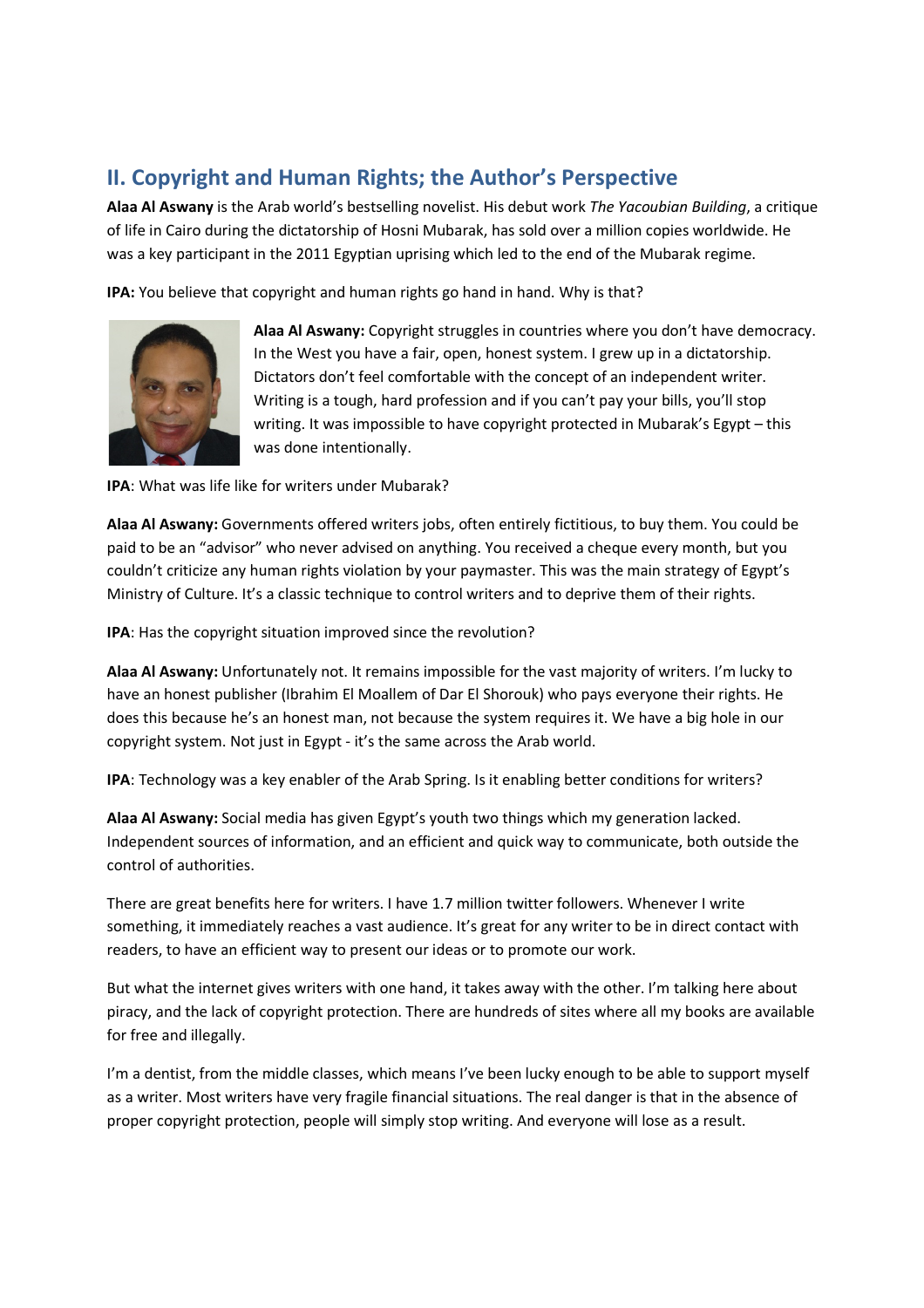## **III. Country focus: Nigeria**

*Otunba Olayinka Lawal-Solarin is Chairman of Literamed Publications and one of Nigeria's best-known publishers. He speaks about his experiences in publishing and the challenges facing the book industry.*



Piracy is devastating the publishing industry in Nigeria. The whole intellectual property space here is dominated by pervasive piracy and has been for a very long time. As soon as I ventured into book publishing, especially school textbook publishing, our books were being pirated. Multinational publishers like MacMillan, Longman, Evans, Heinemann's books are heavily pirated. Today, piracy has taken a turn for the worse; pirates can go to China, India or Dubai to import near-perfect pirated copies of the original, which fool customers who cannot tell the difference between the original and pirated copies.

In 1990, we published two sets of books VERBAL AND QUANTITATIVE REASONING. These books have been very successful and have been heavily pirated, as well as plagiarized, since they were published.

Nigeria's national book policy envisages that each primary school child should have at least five books. That translates to a huge volume: 125 million books for 25 million primary school children; which does not include another five million children in private schools. About 8 million children are registered in secondary schools, there are 129 universities and 69 technical colleges and colleges of education. Simply put, there are not enough local publishers and infrastructure to cope with such a huge demand for books.



Laws exist to prosecute copyright infringement, but how effective can they be in a vast country of 170 million people where law enforcement agencies and the courts take an interminable time in concluding cases? Court sentences are typically a 5000 Naira (\$25) fine. Nigeria's Copyright Commission, the agency saddled with enforcing copyright infringement, is poorly funded, making it difficult for the agency to function properly.



But it is not all doom and gloom. The Nigerian Government is beginning to show the political will to deal with the problems because of the growth of the entertainment industry where copyright infringement is most visible and where you have high-profile people protesting about it. There is a new levy on all imported printing equipment, including photocopying and digital equipment. This

will fund the Copyright Commission and should make it more effective.

Our new Government has made the fight against corruption a major priority. I hope this will translate into improved enforcement of copyright infringement.

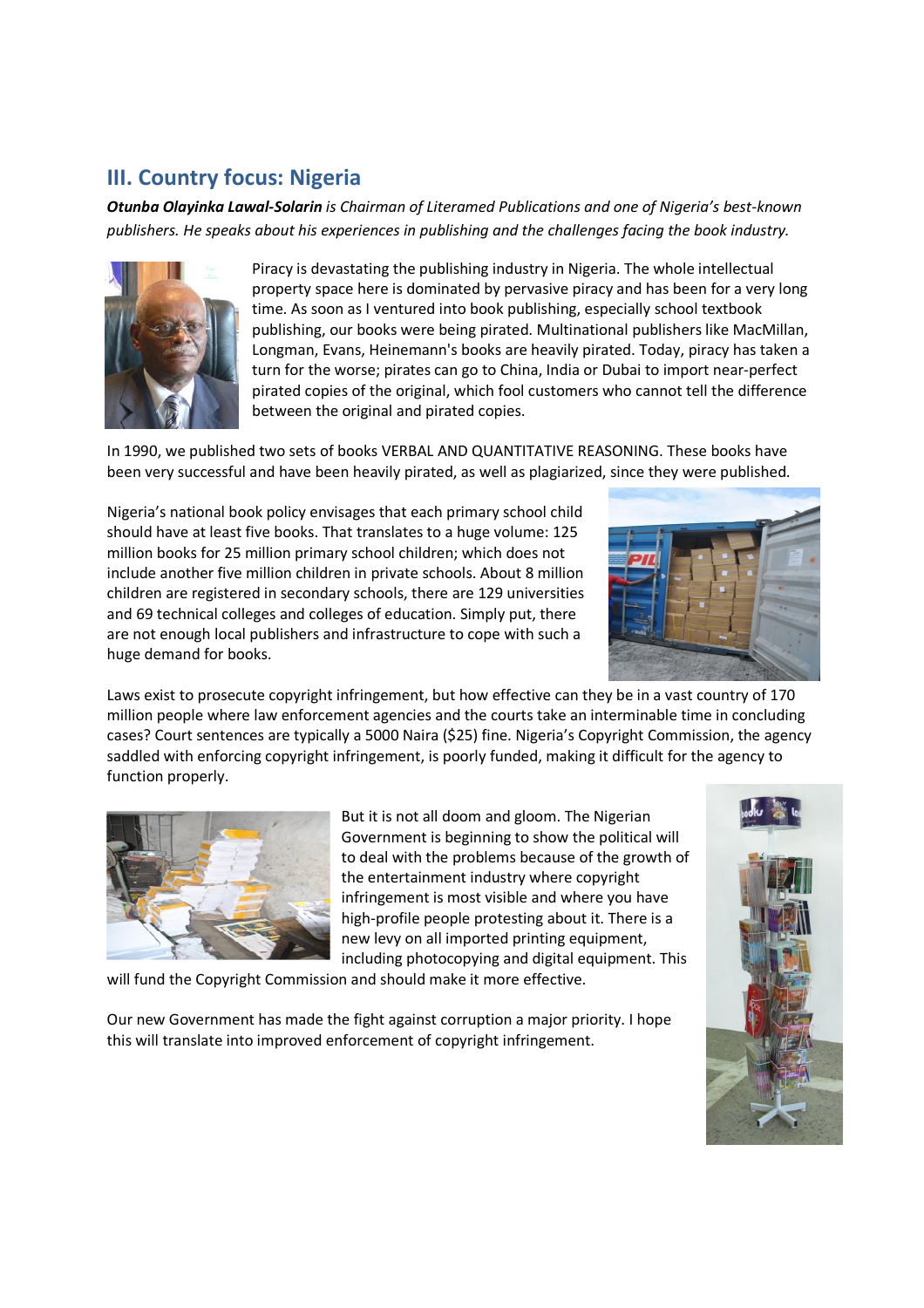## **IV. Country focus: Belarus**

*Ihar Lohvinau received the 2014 IPA Freedom to Publish Prize, in recognition of his achievements in defending freedom of expression in Belarus. In October 2013, Ihar Lohvinau's publishing licence was withdrawn by Belarus' Ministry of Information after he printed a book containing a photo of a protester who had been assaulted by police. Ihar Lohvinau is now compelled to publish in exile, from Lithuania.*



Today in Belarus, the notions of freedom of expression or freedom to publish do not exist. Mass media and publishing are strictly regulated by laws which restrain freedom of expression. The government's view on book publishing is that publishers adhere to the state's interests, rather than having any interest in enabling freedom of expression.

There's a big list of topics and issues which are not allowed to be discussed openly. This means that whenever publishers or media tackle these themes,

they need to cover them allegorically. Our experience - a forced move to another country - is not unique; relocating abroad is sometimes the only option for a Belarusian publishing or media business to survive.

So far there have been no serious copyright violations in Belarus. The country follows international standards on securing author's rights, and there are lots of effective instruments to guarantee the protection of copyright. The only problematic sphere of copyright is in the emerging market of eproducts, where content is extremely vulnerable to piracy.

A new law on publishing and book distribution threatens the survival of the Belarusian-language market. In January 2014, a new requirement to register for distribution of print products came into force, along with obligatory registration for publishers. Publishers need to pass a state control in order to obtain permission to publish books. The new law imposes extra limitations on private companies in such a way as to cripple free entrepreneurship, both financially and legally. Obliging book distributors to obtain this permission to operate also reduces the number of existing networks upon which many publishing houses depend.



There is wide inequality between conditions for state publishing houses and private companies, with the latter group at a severe disadvantage.

The world is changing rapidly, but the value of freedom to publish must be demonstrated again and again. Unfortunately, in many countries the situation regarding freedom of expression is even worse than in Belarus. It's absurd that in the 21st century these restrictions divide the world into "free" and "unfree" zones, which in turn makes intercultural communication considerably harder.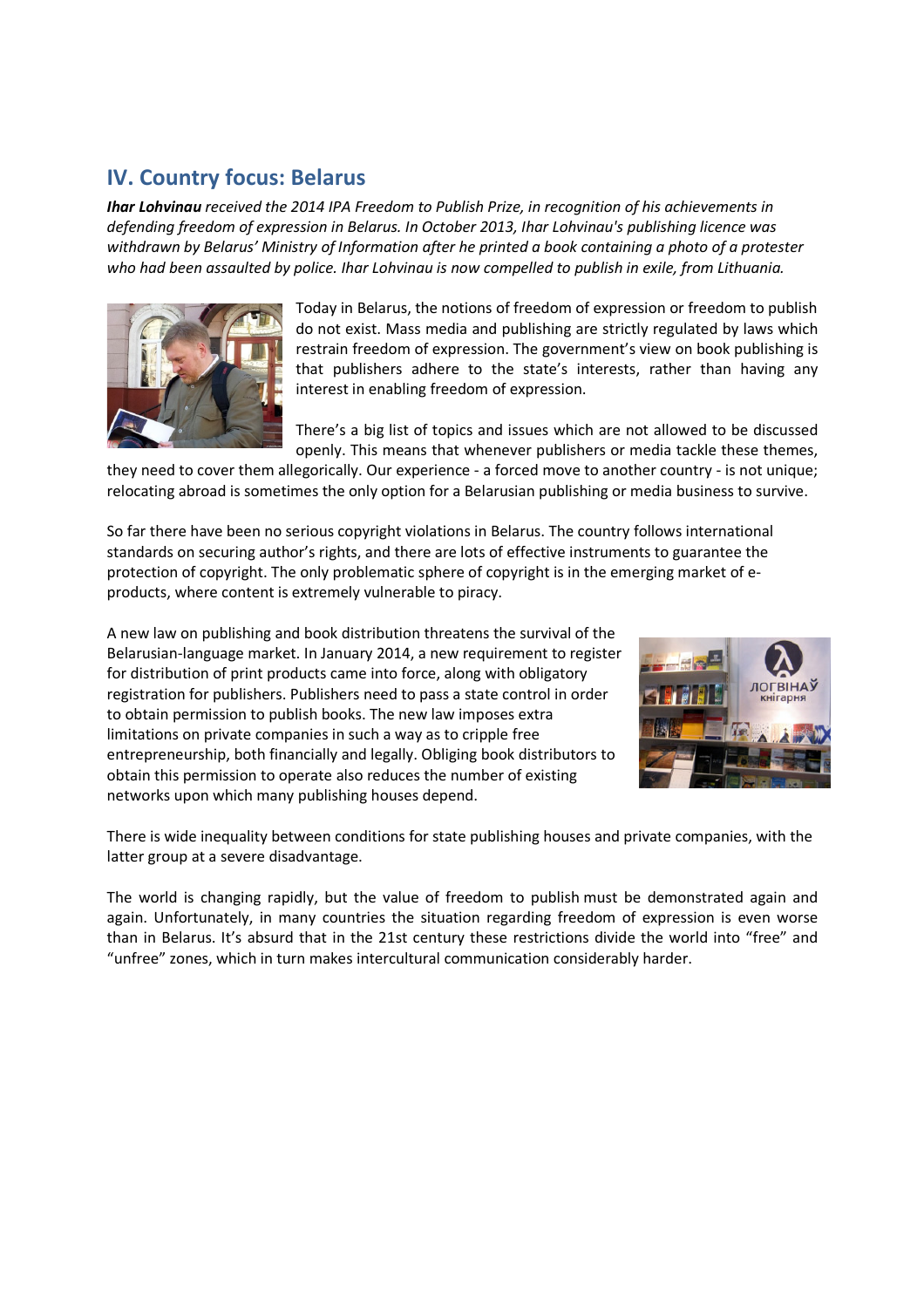## **V. Regional focus: Latin America**

*Ana María Cabanellas has worked in publishing since 1970, running fiction, non-fiction and children's book businesses, and serving as IPA President from 2004 to 2008. We spoke to her about the climate for freedom to publish and copyright in Latin America today.* 

**IPA:** Where are the main pressure points regarding freedom to publish in 2015?



**Ana María Cabanellas:** Right now, we see problems in several Latin American countries. The situation in Cuba in recent years is well known, and there are clear problems in Venezuela. Censorship is quite open there, although neither authors nor publishers seem prepared to speak about it. In Ecuador, restrictions to freedom of expression are so tough that even the Pope referred to the situation during his visit. In Cuba, Venezuela and in Ecuador, I suspect that only a regime change will bring about the improvements in freedom of expression and freedom to publish that those countries' citizens want and need.

**IPA:** How are things in your own country of Argentina?

**Ana María Cabanellas:** Conditions, thankfully, are completely different to how they were under the military regime, when publishers were actively persecuted and thousands of books were burnt. To give you one example, Daniel Divinsky and his partner, Kuki Miller, went to prison because they published a children´s book and the military authority in one province considered it was against the government. It was only thanks to Peter Weidhaas, former Director of the Frankfurt Book Fair, that they were allowed to leave the country with their son. Clearly, we have come a long way from those dark times.

**IPA:** What are the main problems in Latin America around respect for copyright?

**Ana María Cabanellas:** In Latin America there are many piracy problems, in terms of locally pirated books and imports, as well as digital piracy. Countries like Uruguay do not themselves produce pirate copies of printed books, but they do sell imported pirated books. A big problem is that pirated books are sold in bookshops, so in the same bookshop you may find legally published books and pirated copies. The good quality of the pirated books makes it difficult or impossible to distinguish them from the legally printed books. Price is a driving factor. Chile has a VAT rate of 19%, creating a lot of space for piracy.

Photocopies and digital copies of higher education texts are also a problem. Not all Latin American countries have RRO´s, and in the case of Argentina, the RRO, CADRA, is voluntary for both authors and publishers, since there is not a law that establishes this type of association for books. Education is very important, since even authors sometimes encourage their pupils to copy their books.

Part of the problem with copyright is legislation. Argentina has the oldest copyright law in Latin America, from 1933, although it has been modified many times. The problem is that publishers and authors are afraid to ask for a new law: we all know that a new law will open the possibility of new exceptions and limitations with which we do not agree. Other Latin American countries' copyright laws are more recent, but, in many cases over the last decade, they have been used to create new exceptions and limitations.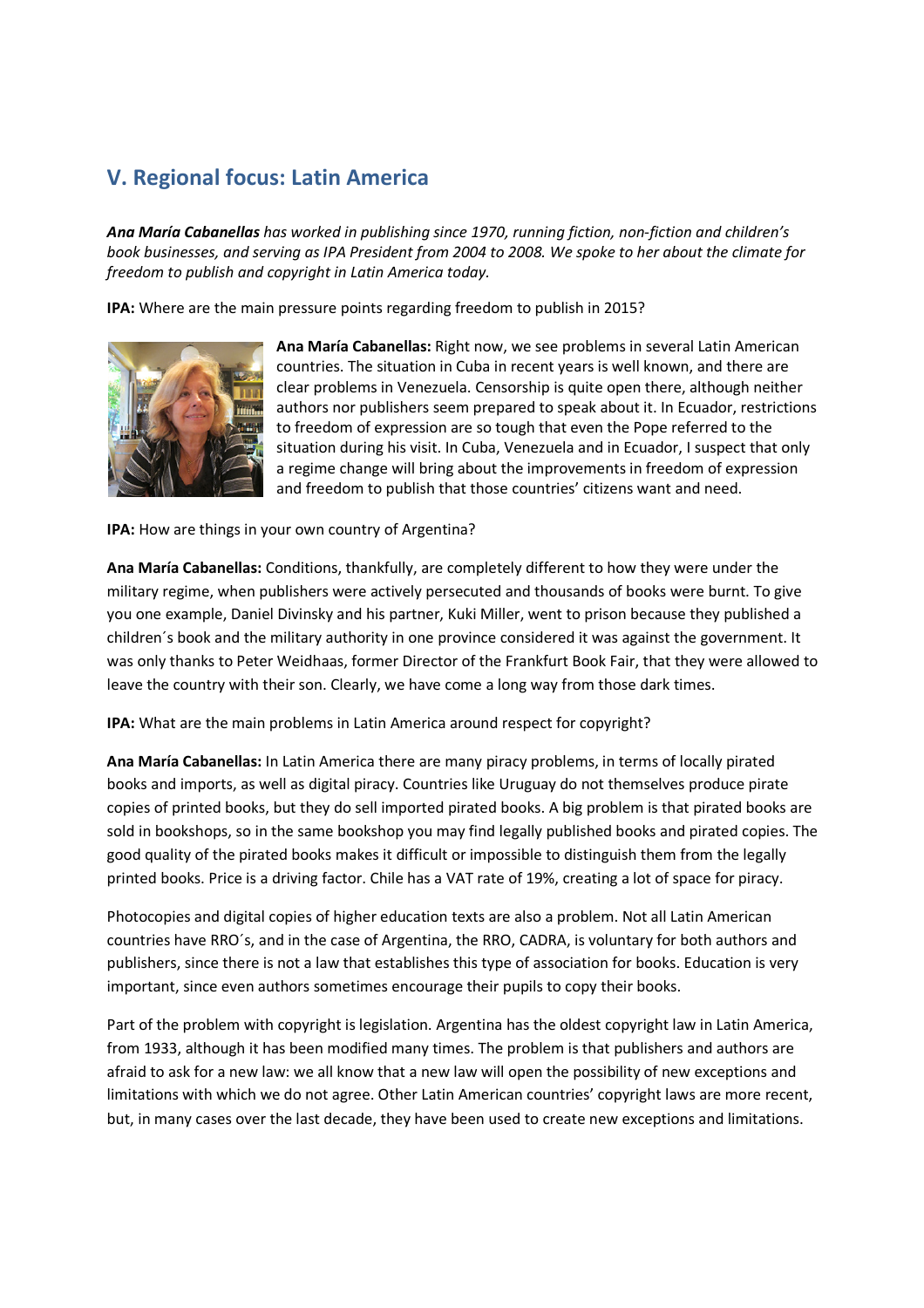## **VI. Publishing's role in supporting freedom of expression**

**William Nygaard** is the former CEO of publishing house Aschehoug and now serves as the chairman of Norwegian Broadcasting and the President of Norwegian PEN. In 1989 he published the Norwegian edition of Salman Rushdie's novel *The Satanic Verses.* On 11 October 1993, Nygaard was shot three times outside his home in Oslo, a crime likely connected to the fatwa which Ayatollah Khomeini issued against the book and its publishers.



#### **IPA: The Nordic countries, and Norway in particular, have always been strong promoters of freedom of expression. Why is this?**

**William Nygaard:** Norway, a small and young independent nation, has acquired though its history a strong feeling for the importance of democracy and freedom of expression as human values. The Second World War, in particular, strengthened this attitude.

#### **How do you view the role of publishers as guarantors of freedom of expression?**

Publishers' responsibility as guarantors of freedom of expression is part of our history and our professional obligations. In Norway, publishers are expected not just to uphold these values, but to integrate them into their business practice. An example is our net book agreement, which seeks to benefit society as a whole.

It is always important to educate and debate the role of the profession, particularly when the structure of the trade is changing and new generations are getting involved. You can never expect every participant to understand the seriousness of the issues when starting, but the key commitment to the profession should be part of the traditions of the trade and its associations. Recruiting the right kind of people who understand the seriousness of the profession is important, but the educational role of IPA and the national publisher associations is decisive. Responsibility starts with the owners and continues with the management and publishers. Educating the management and publishers is even more important than educating the editors.